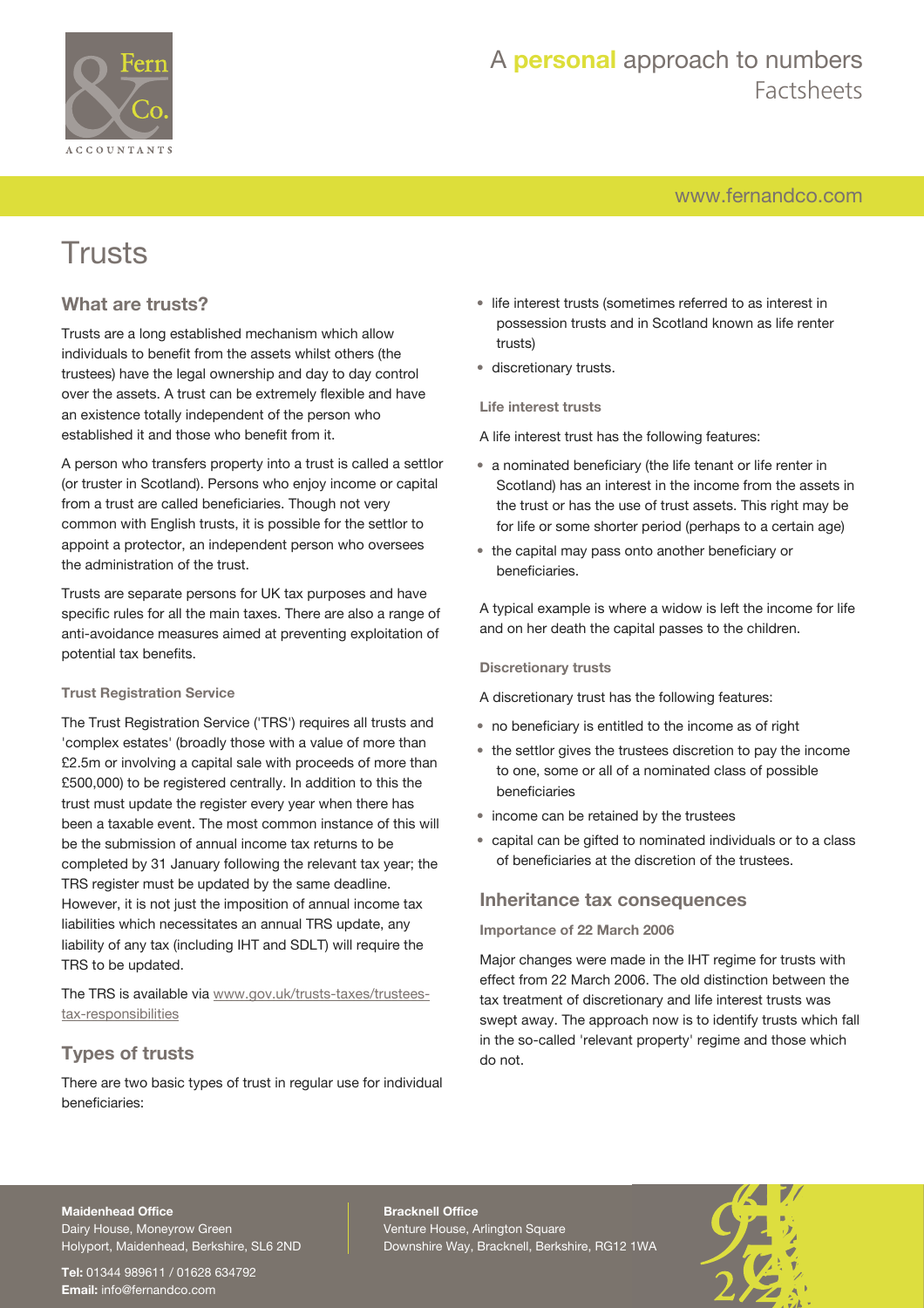

## A **personal** approach to numbers Factsheets

## [www.fernandco.com](http://www.fernandco.com)

**Relevant property trusts**

Trusts which fall in the relevant property regime are:

- all discretionary trusts whenever created
- all life interest trusts created in the settlor's lifetime after 22 March 2006
- any life interest trust created before 22 March 2006 where the beneficiaries were changed after 6 October 2008. A key exception exists where a change occurs after 6 October 2008 in favour of a spouse on the death of a life tenant.

If a relevant property trust is set up in the settlor's lifetime, this gives rise to an immediate charge to inheritance tax but at the lifetime rate of 20%. If the value of the gift (and certain earlier gifts) is below £325,000 no tax is payable. Discretionary trusts set up under a will attract the normal inheritance tax charge at the death rate of 40%.

Relevant property trusts are charged to tax every ten years (known as the periodic charge) at a maximum rate of 6% of the value of the assets on each tenth anniversary of the setting up of the trust. A fair prorate charge of less than 6% (and often much lower) is also made if assets are appointed out of the trust known as an 'exit charge'.

#### **Benefits of a relevant property trust**

Whilst the inheritance tax charges do not look attractive, the relevant property trust has a significant benefit in that no tax charge will arise when a beneficiary dies because the assets in the trust do not form part of a beneficiary's estate for IHT purposes. There can be significant long-term IHT advantages in using such trusts.

#### **Trusts which are not relevant property**

Within this group are:

• life interest trusts created before 22 March 2006 where the pre-2006 beneficiaries remain in place or were changed before 6 October 2008 or where a second spouse has taken over the life interest on the death of the first spouse

- the trust was created after 22 March 2006 under the terms of a will and gives an immediate interest (cannot be replaced by another) in the income to a beneficiary and the trust is neither a bereaved minor's nor a disabled person's trust; or
- the trust is created in the settlor's lifetime or on death for a disabled person.

In these circumstances a lifetime transfer into a life interest trust will be a potentially exempt transfer (PET) and no inheritance tax would be payable if the settlor survived for 7 years. Transfers into a trust on death would be chargeable unless the life tenant was the spouse of the settlor. There is no periodic charge on such trusts. There will be a charge when the life tenant dies because the value of the assets in the trust in which they have an interest has to be included in the value of their own 'settled estate' for IHT purposes.

### **Capital gains tax consequences**

If assets are transferred to trustees, this is considered a disposal for capital gains tax purposes at market value but in many situations any capital gain arising can be deferred and passed on to the trustees.

Gains made by trustees are chargeable at 20%. There is an exception for residential property gains which are charged at 28%.

Where assets leave the trust on transfer to a beneficiary who becomes legally entitled to them, there will be a CGT charge by reference to the then market value. Again it may be possible to defer that charge.

#### **Income tax consequences**

Life interest trusts are taxed on their income at 7.5% on dividends and 20% on other income. Discretionary trusts pay tax at 38.1% (dividends) and 45% (other income).

#### **Maidenhead Office**

Dairy House, Moneyrow Green Holyport, Maidenhead, Berkshire, SL6 2ND

**Tel:** 01344 989611 / 01628 634792 **Email:** [info@fernandco.com](mailto:info@fernandco.com)

**Bracknell Office** Venture House, Arlington Square Downshire Way, Bracknell, Berkshire, RG12 1WA